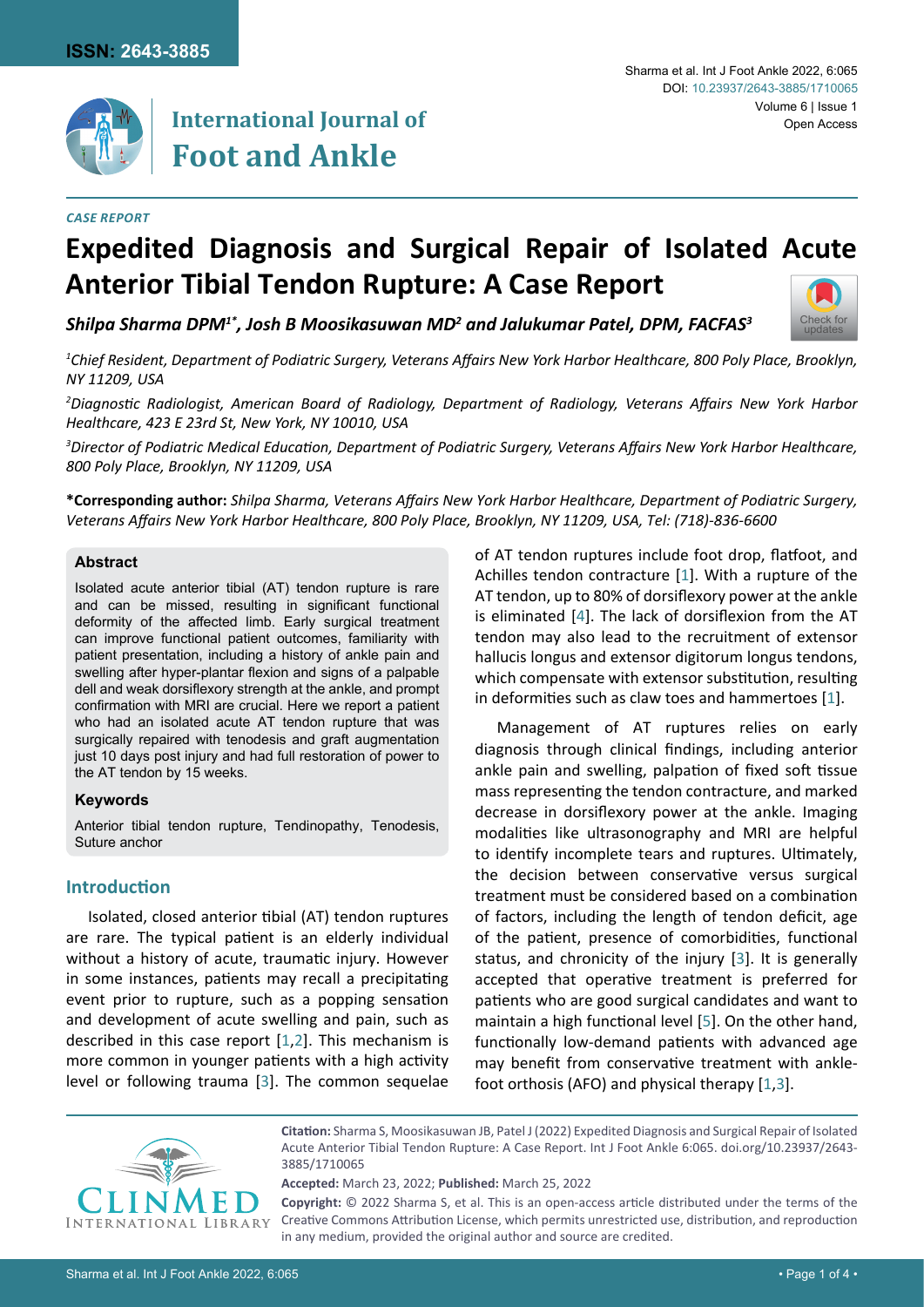## **Case Report**

A 60-year-old male presented with complaints of pain and swelling to the anterior aspect of his left ankle, one day after attempting to stand up from a kneeling position on the ground. After his foot was forced into hyper-plantarflexion, he heard an audible snap and then experienced acute pain. Immediately after the injury, he was able to bear weight on his left lower extremity, but could not walk more than a few steps, and had weakness of the left lower leg and ankle. The patient denied use of local or systemic corticosteroids, and fluoroquinolone antibiotics, such as ciprofloxacin, which are medications associated with tendon tears. There was also no history or evidence for diabetes mellitus, hyperlipidemia, hyperparathyroidism, or renal disease.

Clinical examination demonstrated tenderness to

palpation at the anterior ankle, dorsum of foot, and distal third of the leg. There was a palpable dell located at the anterior ankle joint which followed the course of the AT tendon 4 cm distally to the dorsum of the foot and matched the consistency of the tendon. There was no palpable soft tissue mass or swelling proximal to the ankle. There were areas of patchy ecchymosis overlying the medial plantar aspect of the foot. Motor strength was graded 0/5 for the AT tendon and 4/5 for the extensor digitorum longus and extensor hallucis longus tendons. The patient demonstrated an antalgic, steppage gait. There were no extension contractures of the digits. There were no neurologic or vascular deficits.

The patient had a 3 Telsa MRI of his ankle 3 days after the injury. The MRI demonstrated marked thickening, presumably due to the presence of hemorrhagic

<span id="page-1-0"></span>

**Figure 1:** (A) Axial T1 image of the left ankle demonstrates a markedly enlarged, thickened and heterogeneous anterior tibial tendon (T). For comparison, the adjacent intact extensor hallucis tendon (H) and the more laterally located extensor digitorum tendon (D) are normal in size and appear black; (B) The Sagittal STIR images of the ankle demonstrate complete rupture of the fibers of the anterior tibial tendon inserting onto the base of the first metatarsal, approximately 2 cm from their insertion, with only the distal 2 cm of the tendon fibers visualized (arrows), and discontinuous from the more proximal fibers; (C) More proximally, there is extensive partial thickness tearing of the fibers inserting onto the medial cuneiform, with only a few superficial fibers seen intact (short arrow). The adjacent tendon fibers proximal to the site of the partial thickness tear is thickened and contains intrasubstance signal abnormality (long arrow).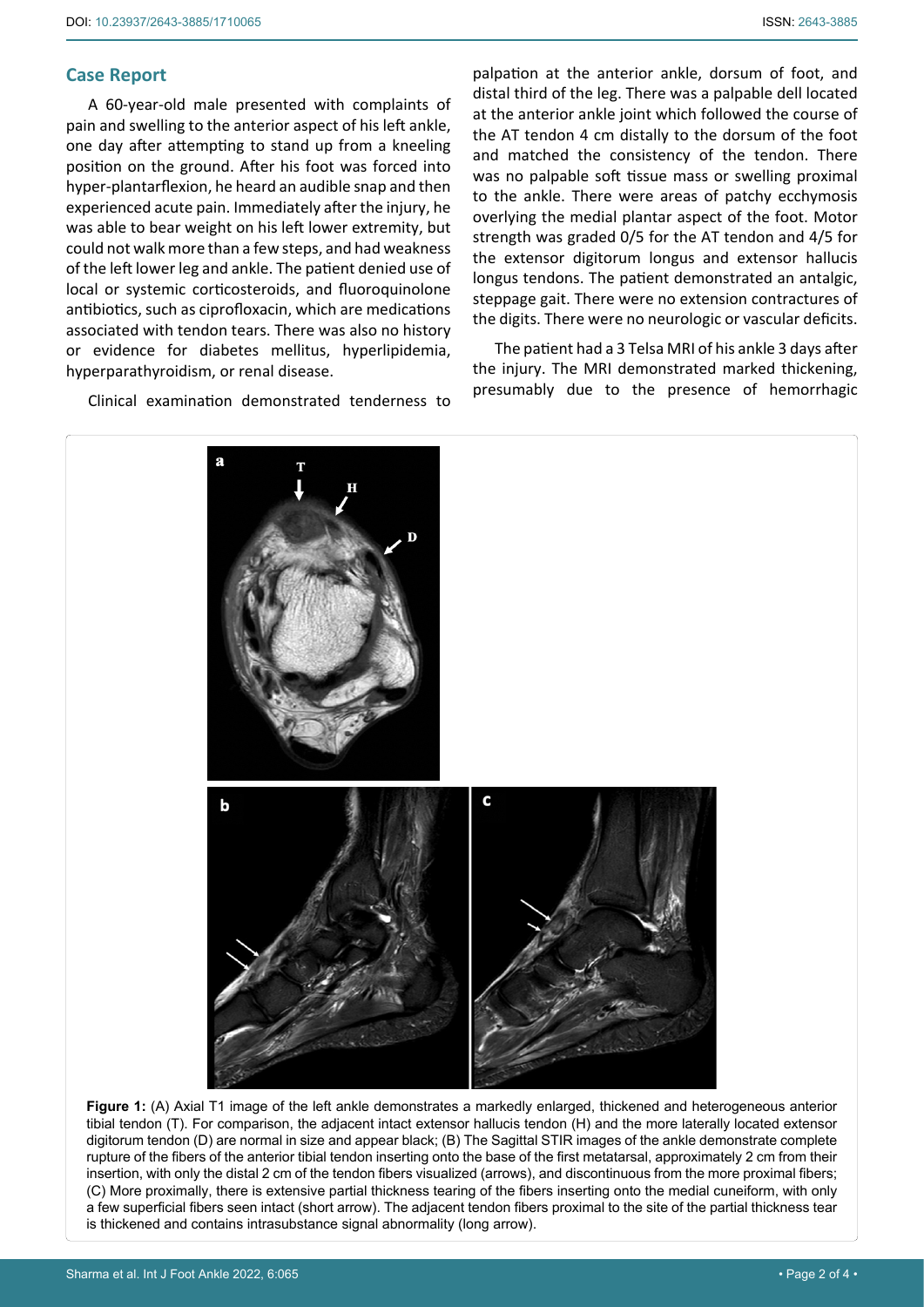products, and extensive partial thickness tearing of the distal AT tendon ([Figure 1](#page-1-0)). Specifically, there was complete rupture of the fibers of the AT tendon inserting onto the base of the first metatarsal approximately 2 cm proximal to their insertion, and extensive partial thickness tear of the fibers inserting onto the medial cuneiform, approximately 3.5 cm proximal to their insertion.

The patient underwent a successful primary repair of the anterior tibial tendon 10 days after his injury, including tenodesis with bioresorbable Sonic Anchor and augmentation with Graft Jacket. Intraoperative findings included complete rupture of the tendon approximately 2 cm from the base of the first metatarsal, with fraying of the split ends and remnant hematoma at the proximal end ([Figure 2](#page-2-0)). Following operative repair, the patient was able to achieve full restoration of power to the anterior tibial tendon at 15 weeks post-operatively.

## **Discussion**

Anterior tibial tendon ruptures are rare and often a missed diagnosis. There have been only a few cases and series reported in literature. In one series, the average time from injury to diagnosis of an anterior tibial tendon rupture was 71 days [\[5\]](#page-3-3). This case report demonstrates the clinical presentation, imaging and physical exam findings that lead to the diagnosis of an AT tendon rupture in one patient.

The most common presentation is closed spontaneous rupture occurring in males in the  $6<sup>th</sup>$  or  $7<sup>th</sup>$  decade of life [[6](#page-3-10)-[8](#page-3-6)]. Ouzounian and Anderson have identified two patterns of ruptures in their series of 12 patients with anterior tibial tendon ruptures based on clinical presentation. The first presentation is atraumatic, occurring in low-functioning elderly adults, who present with several months of minor gait disturbance. The second presentation is acute traumatic, occurring in patients with a higher functional level, who experience a short period of acute pain and seek medical attention sooner [[9](#page-3-5)]. In a systematic review of 155 cases, Tickner, et al. identified that acute traumatic rupture accounted for only 20% of cases [[8](#page-3-6)].

The mechanism of action is most commonly supination of the foot and abrupt plantarflexion against resistance [[2](#page-3-4)-[4](#page-3-1)].

Conditions that have been associated with spontaneous rupture include diabetes mellitus, inflammatory arthritis, SLE, hyperparathyroidism, local or systemic steroid therapy, rheumatoid arthritis, psoriasis, and deposition of gout tophi [[2,](#page-3-4)[3](#page-3-2),[5](#page-3-3)[,7,](#page-3-7)[9](#page-3-5)[-11\]](#page-3-8). Anagnostakos, et al. reported a case of a AT tendon rupture in a 71-year-old female who had been treated with cortisone injection 4 months prior and developed increased slapping of the foot and swelling with no antecedent trauma [[2](#page-3-4)].

The clinical findings associated with AT ruptures include a palpable defect or proximal tendon stump along the course of the AT tendon and acute pain and swelling over the anterior side of the ankle [[2](#page-3-4),[5](#page-3-3)[,9](#page-3-5)]. Patients may experience chronic pain over the medial side of the foot. Gait disturbances may occur from dorsiflexion and inversion weakness, resulting in slapping of the foot, steppage gait or toe dragging [[2](#page-3-4)[,5](#page-3-3)[,9](#page-3-5)]. In order to compensate for the weak dorsiflexion of the ankle, the extensor hallucis longus and extensor digitorum longus are recruited, which results in hyperextension of the toes [[10\]](#page-3-9).

Sammarco, et al. summarize their clinical findings in a series of 22 patients that was diagnostic for AT ruptures as a classic triad: 1) Pseudotumor of the ruptured tendon, 2) Loss of the normal contour of the tendon, 3) And weak dorsiflexion of the ankle accompanied by hyperextension of all the toes [[10\]](#page-3-9).

<span id="page-2-0"></span>

**Figure 2:** Operative identification of hematoma (a) and rupture of the AT tendon (b), followed by debridement and surgical repair using modified Krackow technique and tenodesis with Sonic Anchors (c) and augmentation with Graft Jacket (d).